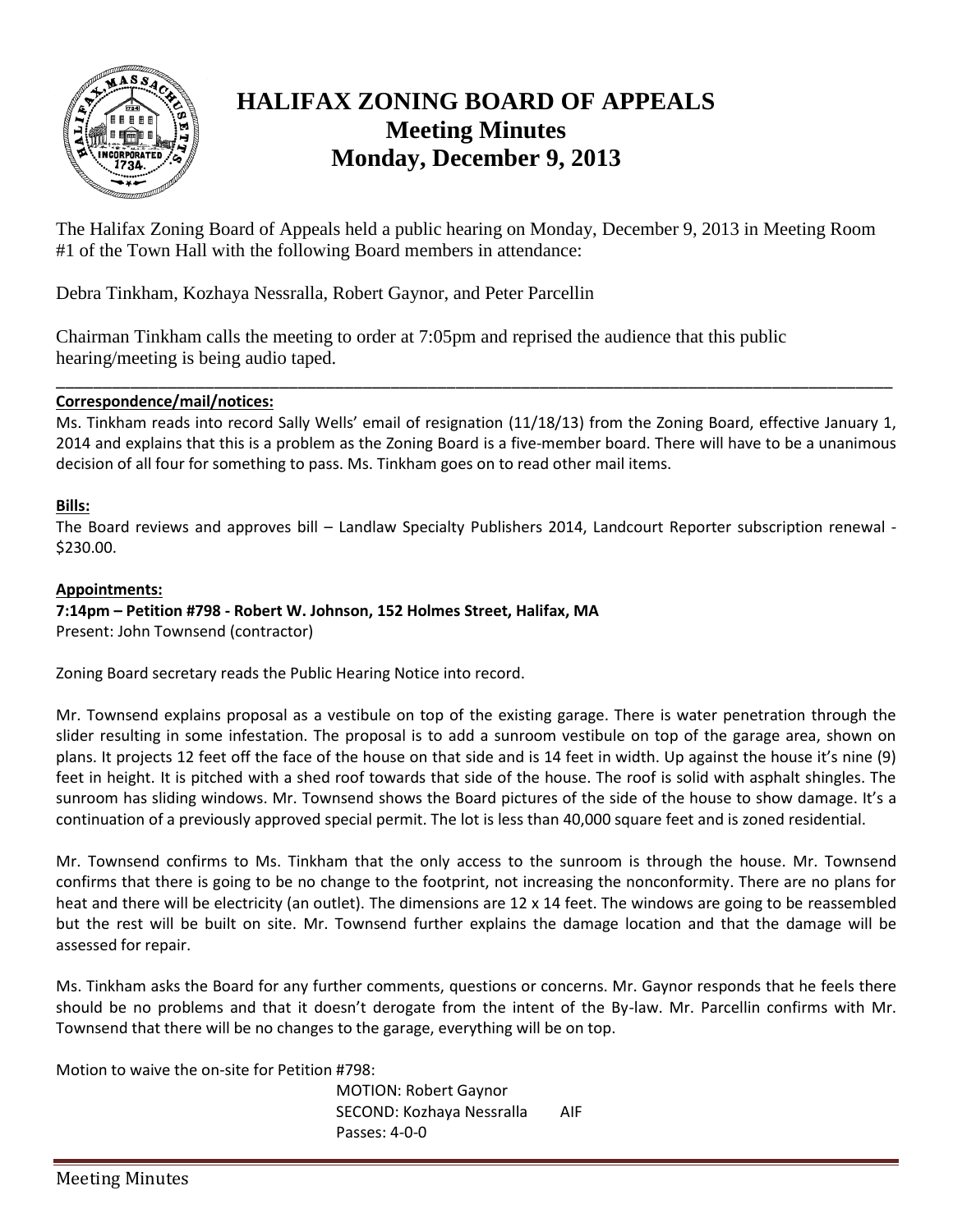Motion to accept Petition #798 as presented with dimensions: MOTION: Robert Gaynor SECOND: Kozhaya Nessralla AIF

Passes: 4-0-0

**7:15pm – Petition #786 - Cease & Desist, Christopher Kasmarek, 149 Elm Street, Halifax, MA** Present: Christopher Kasmarek, Joan Pierce (Commission of MA, Department of Fishing & Game)

Zoning Board Secretary Marion Wong reads Public Hearing Notice into record.

Mr. Kasmarek explains errors. The surveyors came up with positions and Mr. Kasmarek strung targets between the positions. He pulled the back lot-line on the southeast corner about five (5) feet of what the corner marker was (error #1). Error #2 was he deliberately moved the building three (3) feet to save the red oak tree. Terri called to let him know that he was supposed to be calling to get an as-built as soon as possible. Mr. Kasmarek met with Jason Zimmerman of Wildlife Management. As far as missing the line, which caused the building to skew, he pulled off the wrong stake on the back lot.

Ms. Wong reads correspondence into record regarding this petition.

Mr. Gaynor asks for further explanation of the agreement between Mr. Zimmerman and Mr. Kasmarek as far as the granting or denial of the variance. Mr. Kasmarek explained that he told Mr. Zimmerman that from the time he moved to the property until the recent acquisition by the state, the property was closed off by a bar-gate which always allowed the owners access. Nothing has changed except for when the bar-gate was taken down it resulted in an influx of people. Mr. Kasmarek did not get his bar-gate back and explained to Mr. Zimmerman that nothing has changed. He believes that there will be much more opposition from the people across the road.

Ms. Tinkham feels that this sounds like extortion. The Board agrees that there is no association between Commonwealth of MA Department of Fishing & Game and the petition of cease and desist.

Ms. Pierce does not want to cause Mr. Kasmarek grief because of his building or property. Explains that they have a responsibility as this is a big investment and they want to have good access to the property for the people of Halifax. The property was obtained 12 years ago. They would like to create a parking area that won't cause a problem for the abutters. They did not move the bar-gate and don't know who did and/or when. The survey didn't show and nobody thought there was a problem. Having a parking area way in the back is never a good thing and is not something that they created.

Mr. Kasmarek responds that he doesn't see any relevance tied into his building unless there is another reason.

Mr. Nessralla asks if there is any public access to this property. Ms. Pierce explains that there is public access in Hanson. Mr. Nessralla confirms that Mr. Kasmarek has this blocked off. Mr. Nessralla asks Ms. Pierce if she wants Mr. Kasmarek to create a parking lot. Ms. Pierce answers no. The roadway is on Mr. Kasmarek's land but Fishing & Game owns another 70 feet where, Ms. Pierce explains, they could have another small parking area. There is another parking area straight up Elm Street on the right, the entrance to the bogs. She believes they could get four (4) cars in that area. Fishing & Game does need to have parking for Halifax residents and they want to work with Mr. Kasmarek. There is a lot more work to be done.

Mr. Kasmarek states that Jason told him the space would be roadside access – four, five or six cars deep. Mr. Kasmarek told Jason that it has always been that number, not 30 cars as it has been. Mr. Parcellin asks how the backline would affect Fishing & Game's property. He finds it difficult to see the argument of how five feet changes Fishing & Game's property. If there weren't a road there already, what would Ms. Pierce's argument be if Fishing & Game opposed it? Ms. Pierce answers that the distance according to the as-built is 2.1 feet from the building. It won't affect the birds or the bogs, but there is a condition because it is a state property and they are responsible – when a building is that close to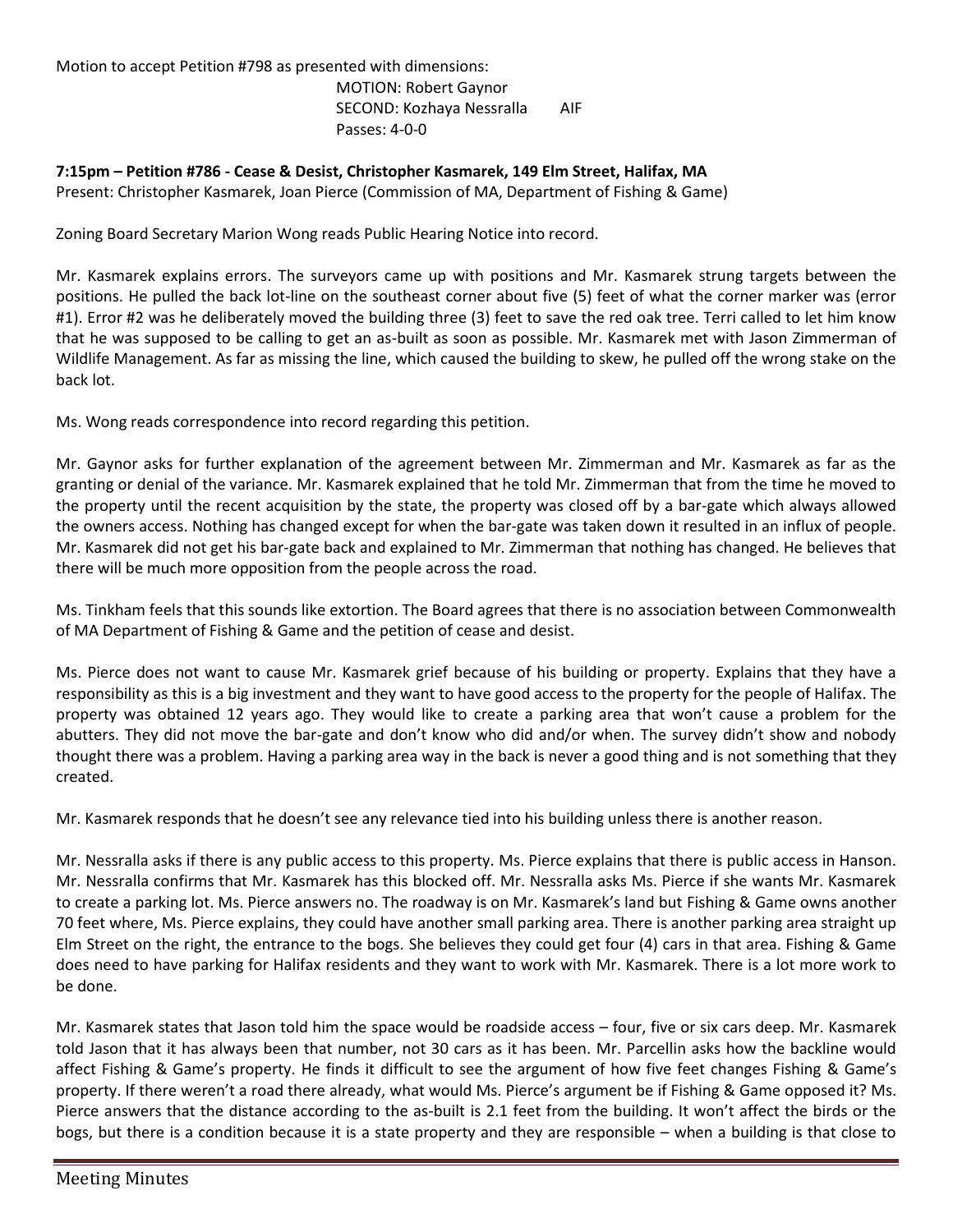the property line, there is concern that there isn't room to maintain the building. Mr. Parcellin doesn't feel there's anything going on that would affect Fishing & Game's property. Ms. Pierce explains that Fishing & Game's opposition would be that, due to how close the building is to the property line, the owner would not able to maintain the building, or store materials that end up outside of the building.

Mr. Kasmarek states that he has the foundation in place and two-thirds of the building erected (metal shell). He understands Ms. Pierce's concern with the distance from the building to their property. He knows the error was his and must follow the mercy of the Zoning Board. The building is maintenance free, he has no oil basins, no water and hopes to have electrical. The road, really a driveway for access, has been present for 20 years with no issues. After the bulldozing was complete, a professional cleaning company came in and cleaned the property completely.

Mr. Nessralla asks what side of the building Mr. Kasmarek started with. Mr. Kasmarek answers the south side (closest to access road – right to left) for no reason but that it was the front of the building. The building is pre-engineered so it can't be altered. Mr. Kasmarek can reduce the length but not the width. Mr. Nessralla suggests that Mr. Kasmarek start at the back and come forward which would save a lot of problems. If the existing side of the structure isn't allowed, Mr. Kasmarek would just take the building down again as it becomes dysfunctional for what he had planned.

Ms. Pierce confirms that the Burrage Pond area is 1,800 acres.

Motion to waive on-site for Petition #786:

MOTION: Robert Gaynor SECOND: Kozhaya Nessralla AIF Passes: 4-0-0

Mr. Nessralla asks Ms. Pierce if Mr. Kasmarek can come in on the existing road and go to his property, rather than making a new road. Mr. Kasmarek has no objection to the state having access to his area with a bar-gate. He is opposed to the public thinking they have a right to use his driveway and yard to park in a space as it was illegally opened. Mr. Kasmarek is still wondering why it's being brought up to him in this regard as he has no final say in parking. Ms. Pierce explains that she's at the meeting to say Fishing & Game is not opposed to Mr. Kasmarek's variance.

Mr. Gaynor confirms that the rear setback abutter has no issue with this new variance. There have been no letters since the posting of the new position of the building where the abutter to the north of the applicant's property has any objection.

Ms. Pierce explains that Fishing & Game had no issue when the variance was 12.1 feet. They do not like, however, the 2.1-foot variance now.

Motion to accept Petition #786 as presented:

MOTION: Robert Gaynor SECOND: Kozhaya Nessralla AIF Passes: 4-0-0

**7:30pm – Petition #800 - Richard Lopez, 26 Richview Avenue, Halifax, MA** Present: Richard Lopez

Zoning Board Secretary reads the public hearing notice into record.

Mr. Lopez presents his petition. He purchased a house on 26 Richview Avenue which is inhabitable due to its condition. The second floor is a partial on top of the first floor. It was done incorrectly; the floors are sloping. They'd like to fix it by keeping the footprint of the original foundation and demoing the top of the second floor, bringing the sides out to the actual 34 feet. The front will be (pushed back) eight (8) feet short and there will be a deck, almost like a split-level. The